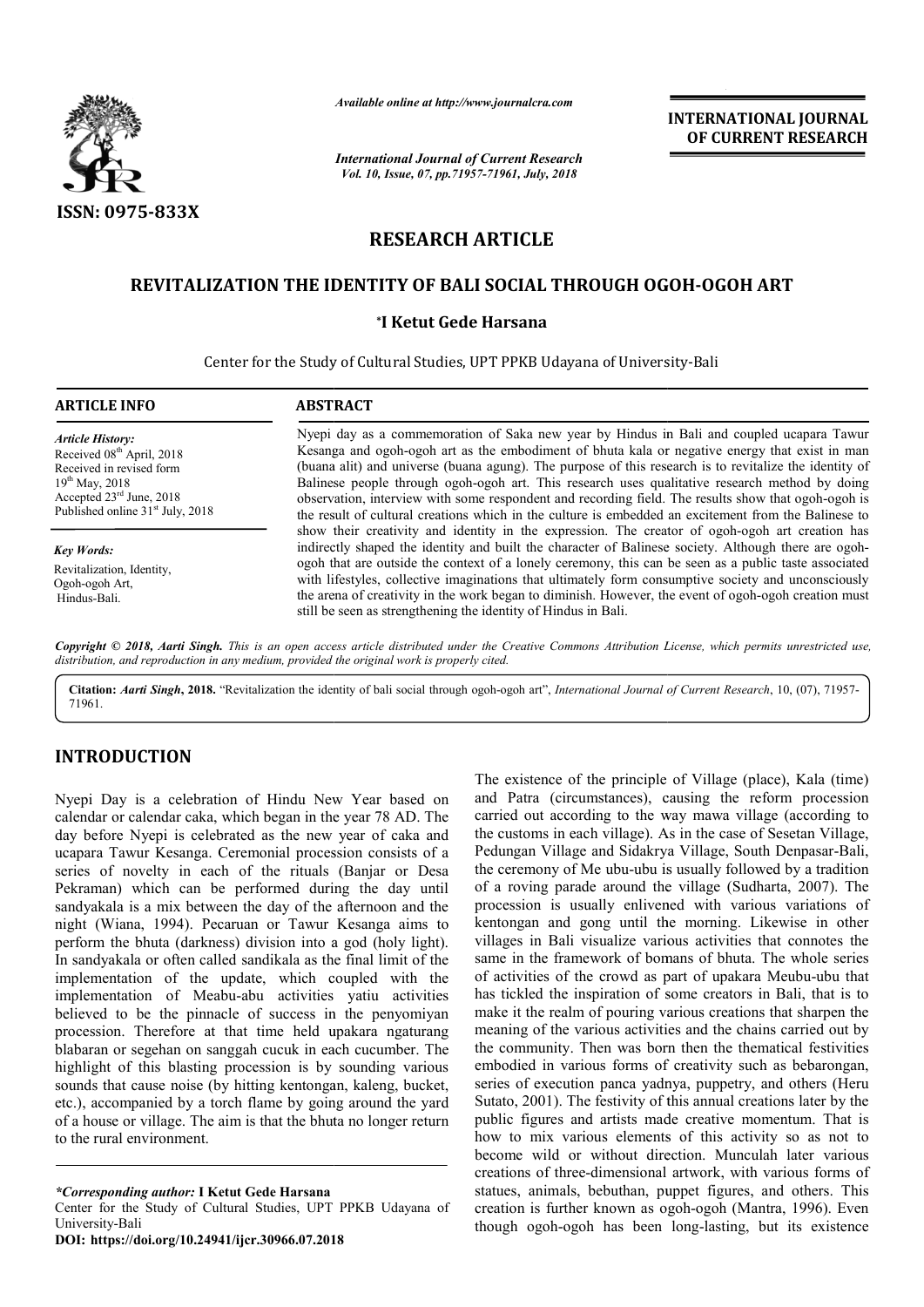began to bloom since 1990, when PKB activities (Balinese Arts Festival) ran a parade ogoh-ogoh from representatives of regencies / cities throughout Bali. Since then taksu ogoh-ogoh has grown and developed in such a way that the people's longing for his presence has been exposed. Taksu ogoh-ogoh that is so great also bring excess, namely the emergence of the discourse of the pros and cons about the existence of ogohogoh. On the one hand look at ogoh-ogoh as part of the creative development that grew out of the cultural reality and intuition of the Balinese artistry. On the other hand, the presence of ogoh-ogos as one source of conflict so that it is less precisely held at the time pengerupukan.

### **RESEARCH METHODS**

Revitalization Research The identity of Balinese society through ogoh-ogoh art using qualitative research method. The basic consideration is the source of data in this study is to observe in the field how the strengthening of the value of Hindu uamt in Bali through ogoh-ogoh art. This research directly conduct observation, interview and recording in field. The results of the data is processed again so that the realization of a study.

### **RESULTS AND DISCUSSION**

**Ogoh-ogoh as Cultural Arts Development of Bali:** The development of ogoh-ogoh at the Bali wedding ceremony is not separated from the development of an art that is loaded with Taksu, which aims to express the sense of art. Creation develops in such a way and diverse. Ogoh-ogoh creations try to be categorized in various forms, such as Kala Bang, Kala Ireng and other bebuthan and more contemporary forms such as ogoh-ogoh drunks, giraffe cafe chickens, etc. are aroused as a teaser for those who are performing the Brata Cerita Penyepian. Dynamics Symbol ogoh-ogoh current can not be separated from the influence of modern culture (Wirawan, 2002) although ogoh-ogoh symbol is detached from the meaning of celebration Nyepi festivals (Dilistone, 2002). But the existence of Ogoh -ogoh, as well as ogoh-ogoh mini is a contemporary art creation of the Balinese who ogoh-ogoh mini has nothing to do with the celebration of the feast day one day before the holiday Nyepi. So the existence of ogoh-ogoh mini can be found every day. In addition ogoh-ogoh mini is tradable. In a real sense ogoh-ogoh mini with no meaning. Different degan ogoh-ogoh the big ones made at the day pengerupukan (one day before the day nyepi), they have the meaning of repellents of negative forces based on the belief system of Hindus in Bali. While ogoh-ogoh mini is a place of Balinese creations which in postmodern culture can be said ogoh-ogoh mini is a culture without meaning or emptiness meaning or Nihilism. Even the meaning or interpretation is returned to the audience of ogoh ogoh mini art. Ogoh-ogoh mini is a sign (sign) which according to Piliang sign (sign) displayed in ogoh-ogoh mini is not the real sign displayed by ogoh-ogoh displayed at the feast day pengratupukan (Fasri, 2007). Ogoh-ogoh mini shows hyper reality into the public sphere. Hyper reality is the reality that is displayed into the public sphere is an unreal reality. Ogoh-ogoh displayed during the feast of pengerupukan implied some values are: religious values, social values, aesthetic value, educational value and moral values while ogoh-ogoh mini which is displayed only aesthetic value, while the value of religion, social values, moral values do not exist. This phenomenon presents a vacuum of meaning into the public sphere.



**Fig 1. Ogoh-ogoh Mini**



**Fig 2. Large ogoh during the Nyepi Celebration**

Ogoh-ogoh mini is a game of signs (free play of signs) that only displays the image, as what is shown ads on television. Ogoh-ogoh mini becomes the consumption of public space, which is only to fulfill the false reality (false). Ogoh-ogoh mini (small) as a result of Balinese art works make ogoh-ogoh mini as a sign of art that lived in the postmodern era through the image domain built as a taste, lifestyle, collective imagination to satisfy the life of the soul (inner life ) public area. Ogohogoh mini is a series of illusions injected into a commodity in order to control the consumer. Thus the consumer becomes the consumer of illusion (consumer of illusion) that is the consumer that illuses compared to the goods, which consumes the social reality (status, pretige) rather than the function of the product (Dilistone, 2002). In such a vibrant development these days, it is appropriate that the ogoh-ogoh be accepted as a Balinese Cultural Asset. It is not fair that the presence of ogohogoh is seen as a threat to the security and comfort of life. Ogoh-ogoh grows from within the Balinese society itself that since birth already has the blood of art flesh. Apart from being a cultural asset of Bali, ogoh-ogoh is also the identity of Balinese people, whose identity is an asset in identity politics to show itself from an ethnic middle-middle of a global society (Maunati, 2004). As a cultural asset ogoh-ogoh it must be managed optimally so as to add value to the development and preservation of art and culture itself. One example of efforts to maximize the existence of ogoh-ogoh is in the form of contested, by setting certain criteria that are true and clear, will undoubtedly obtain tremendous benefits, especially in the field of creative in order to unity. Suggested criteria are:

- The ogoh-ogoh appearance should represent the set theme.
- There is a harmony between the forms ogoh-ogoh, story, dance and tabuhnya.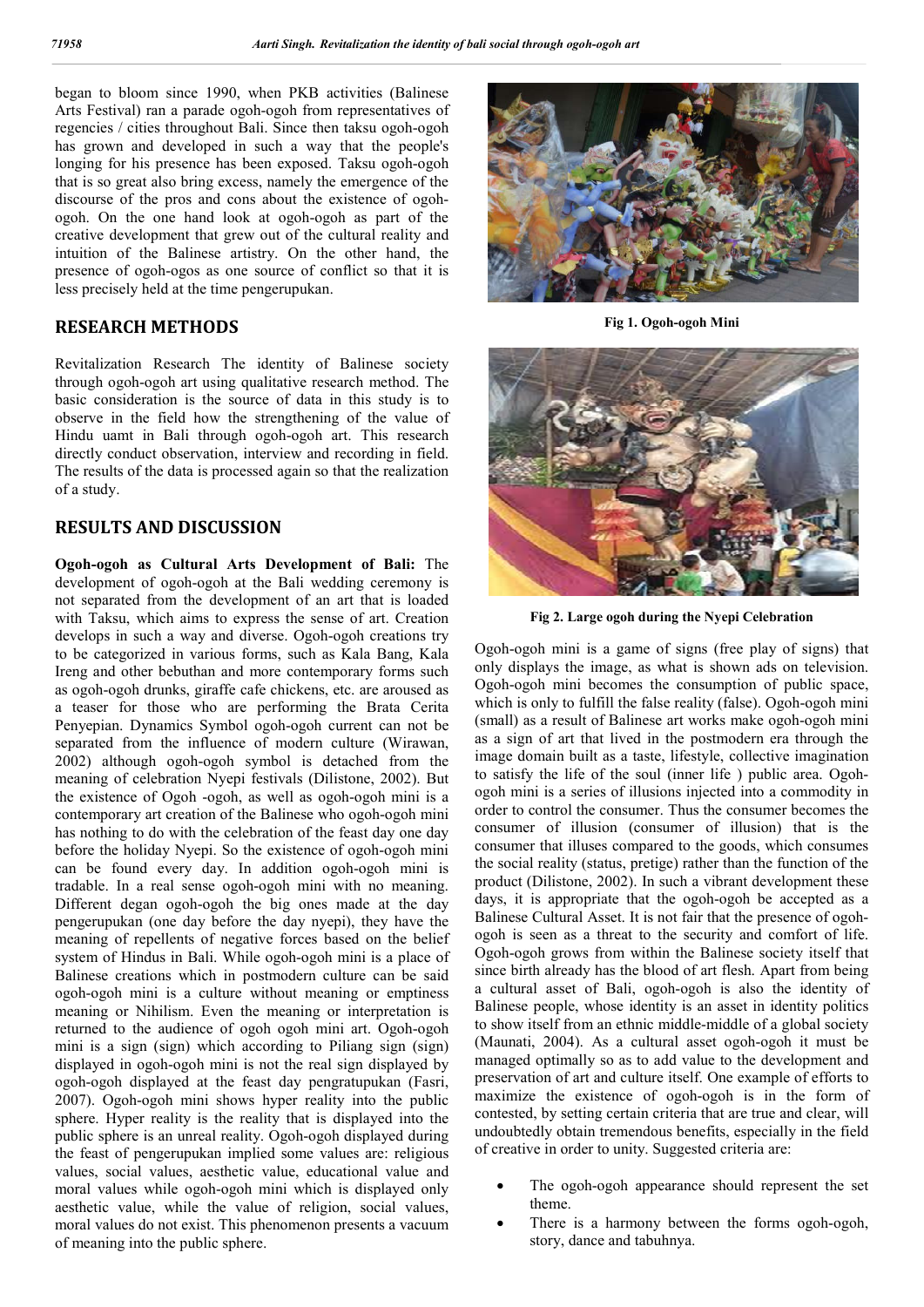- Before the stretcher, ogoh-ogoh must be made a ceremonial procession, such as prayascita or pemlaspas in terms of cleaning ogoh-ogoh from negative influences.
- Stewards should make prayers for the safety of all.
- Given guidance and supervision by local pitchers or elders in order to keep order, not get drunk, not to sound firecrackers that are not Balinese traditions, and not to do things that can provoke a commotion.
- Coordinate with pecekang pekraman village as well as security (police) to maintain security and order.
- Ogoh-ogoh that has been paraded, must dipralina (dileburkan) to eliminate the things that are not desirable.

Before the pralina procession of ogoh-ogoh to be offered the offerings of soda and segehan manca color and the poleng ending by hitting the ogoh-ogoh it as much as three times to swala mala that still attached immediately go to their place. This can be done by sprinkling the holy tirtha petitioned in their respective temples for subsequent burning. Pemrelina can also be done by melarung into the sea or river, but in the framework of environmental hygiene should be burned only then the ashes dilarung to the sea or river. Given the ogohogoh was born as part of Balinese flesh blood and was awarded Taksu, then its existence should be preserved and preserved. And for leaders, Balinese community leaders, both formal and non-formal in order to maintain, direct and oversee the development of celebration ogoh-ogoh when it is brought.

**Meaning Of Ogoh-ogoh:** The meaning of ogoh-ogoh is a statue symbolizing Blind Kala is expected to neutralize the evil spirits that control the human nature between the common good and the bad is also called the "Balance of the World".

Ogoh-Ogoh procession is a series with Tawur Kesanga ceremony is a creative expression of Balinese Hindu society in interpreting the celebration of the turn of the Caka Year. The community created Ogoh-Ogoh Bhutakala such as Kala Bang, Kala Ijo, Kala Dengen, Kala Lampah, Kala Ireng, and many other forms, as symbols of negative traits that must be melted so as not to interfere with human life. Ogoh-Ogoh Bhutakala which was created then presented the offerings "natab caru pabiakalan" a meaningful ritual "nyomia", restore the properties of Bhutakala to its origin. The ritual is followed by Ogoh-Ogoh procession, all walks of society bring Ogoh-Ogoh around the village streets and around catus pata as a symbol of the sacred cycle of time turning toward the turn of the new Caka year. After the ritual and procession Ngerupuk Ogoh-Ogoh Bhutakala and even then "in-prelina", restore to its origin with melted or burned. Related to the Tawur Kesanga ceremony and the Ngerupuk ritual, the Ogoh-Ogoh procession contains two meanings:

- Expressing religious values and sacred space-time based on religious literature
- It is a creative work that is channeled through the expression of beauty and togetherness.

To achieve these goals and objectives above the Denpasar City Government through the Cultural Office of Denpasar City in cooperation with the Majelis Madya and Parum Bendesa Desa Pakraman Denpasar, Listibiya Denpasar City, SKPD Kecamatan facilitate the creative community tradition by implementing Ogoh-Ogoh Parade Pangerupukan as well as

welcoming New Year Saka 1934 with reference to Ogoh-Ogoh Handbook of Pangerupukan Denpasar Year. 2011. "Ogohogoh", so-called by the Balinese people about the symbolic of this huge, sinister giant with this creepy image. Actually ogohogoh has a basic function that became the basis of its creation of evil spirits in the environment of the universe in order to be free from all danger. Ogoh-ogoh is not only respected by young subjects, from small children to adults also interested in ogoh-ogoh. Do you know, ogoh-ogoh has its own mystical side ?. In the present era, ogoh-ogoh is more dominant in functioning for the art competition that explores the creativity of young people in Bali or just for the procession of the entertainers of society so that often the magical function is eliminated. A brief account in the can of I Komang Wijaya, one of the sekaa truna STT Dharma Sentana. According to him, nyepi without ogoh-ogoh not lively and festive. Besides, ogoh-ogoh can be a medium of creativity of young people so that their art aspirations are channeled with positive. "If there are certain times ogoh-ogoh should not be made because of a big ceremony of Hindus, trek here will follow the advice, because we make ogoh-ogoh not for the youth urak arena but also the ethics and religious functions" he said. According Jero Mangku or call it Pakuak Mangku Jana (2017) states that the development of ogoh-ogoh function in the present era should be restored to its basic functions, art and creativity that poured in ogoh-ogoh but not eliminate its religious meaning. "Actually before ogoh-ogoh paraded around the village, firstly must be performed" pasupati "ceremony.

Pasupati is a kind of ceremony blessing ogoh-ogoh that has been completed to have a positive magical power to evict the evil spirit termed "Bhuta Kala". Ogoh-ogoh that has been completed then in the crowded fun to accompany sekaa truni carrying the torch in front of him. Destruction of ogoh-ogoh itself after paraded can also mean eliminating mala (dasa mala), panca baya and leteh that exist in human self. The problem, right now, is in reality, making ogoh-ogoh by using synthetic materials that cannot be destroyed by nature can be a denial of the true concept of magic. It further incised the impression that ogoh-ogoh is symbolic of the parade or the defeat of the evil spirit bhuta kala to then burned in setra or village intersection. This burning has the intention of being melted and the destruction of the good bhuta spirit in the universe and the most important in itself. Simply put, the ogoh-ogoh play means "Dharma" against "Adharma".

In the middle of the burning session, usually there are sekaa trunas - truni that tedun (trance). This is normal, because the invisible spirit of bhuta kala could have pervaded everyone's soul. But this is immediately overcome by giving tirta by local stakeholders. But lately I often encounter in some areas, ogohogoh it is only in function for the procession penglipur lara community as well as the arena of youthful exclamations. Or even on display at the side of the road as an exhibition. This is okay, but impressed to eliminate the magical impression ogohogoh itself.Masyarakat should pay attention to the magical value. Ogoh-ogoh triggered with a positive meaning for the universe. So people should not misunderstand, because ogohogoh besides seen from the value of aesthetics must also diperhatika function or mystical meaning tucked in it. According to Hindu Dharma scholars and practitioners, this process symbolizes the human consciousness of the power of the universe and the enormous time. These forces include the power of the Great Bhuana (universe) and Bhuana Alit (the human self). In Tattwa's view (philosophy), this power can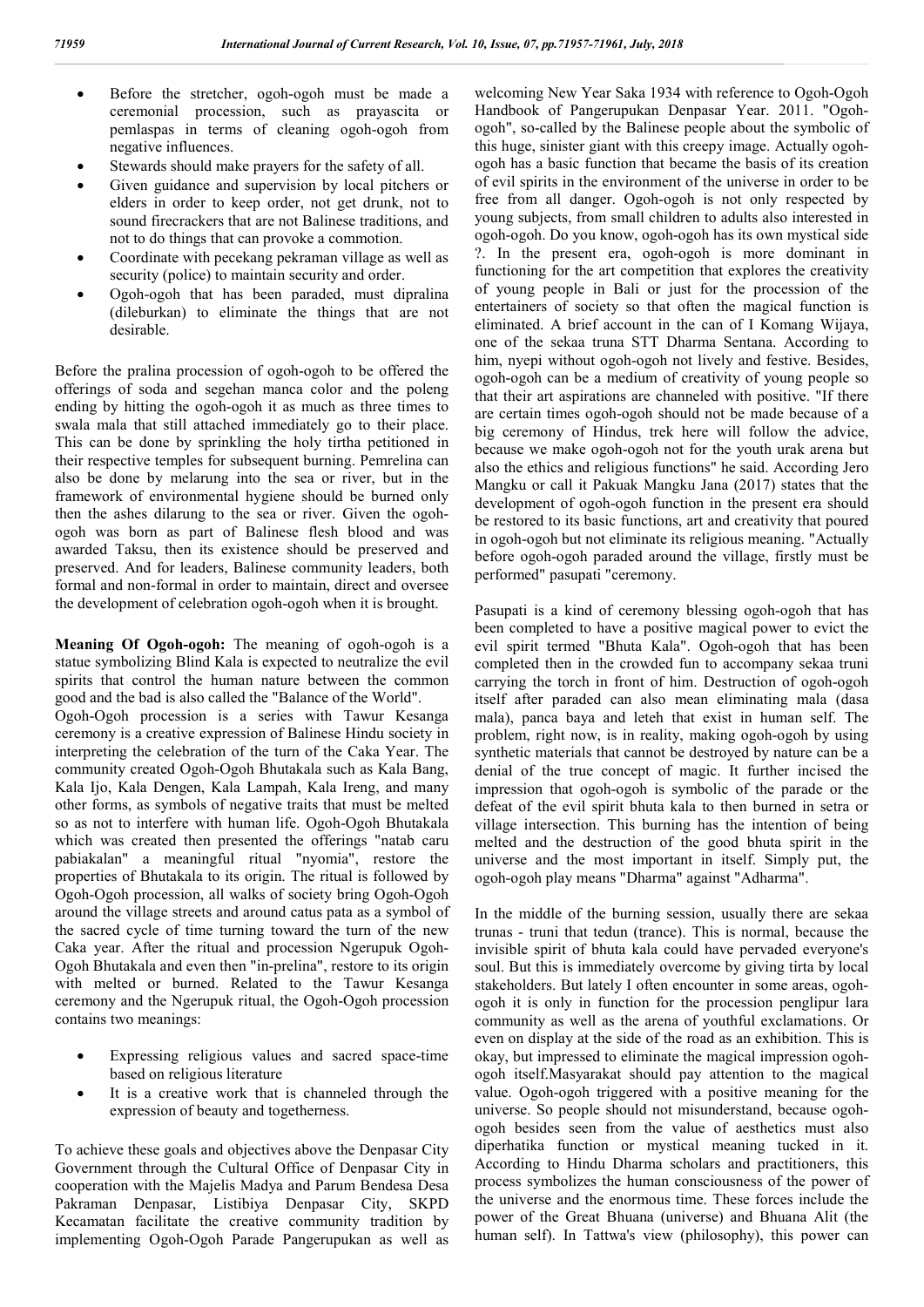bring sentient beings, especially humans and the whole world to happiness or destruction. All this depends on the noble intention of human beings, as God's most noble creature in keeping himself and the whole world. Values Contained in the Paper:

**Religious Value:** The religious value contained in this paper is with the Nyepi day, Tawur Agung Kesanga aimed to neutralize the evil spirits that control the human nature between good and evil to be free from all danger, to make the bhuta (darkness) rays of holy) then when we do the Brata Chela Penyepian which is divided into 4 namely: Observe Geni, Observe Lelanguan, Observe Lelungan, and Amati Karya.

**Amati Geni** ie: do not light a fire during Nyepi day, where the fire intended here is the nature of human kroda, like anger. brata observe geni symbolized by the blackout during the day Nyepi. It is worth adhering to and preserving all the time, but there must still be wisdom such as the presence of a sick, an infant or an old man. While the ignition of fire for the purposes of the ceremony on Nyepi Day may remain to the limit before sunrise.

**Amati Lelanguan** that is: brata is meant that on the Nyepi day ummah should not carry out activities that spree or have fun. Entertainment in addition to helping to eliminatey saturation will unconsciously make into self-forgetful and falling. If able to the people should perform fasting.

**Amati Lelungan** that is: brata is intended that on the Nyepi day people should not travel but must remain silent at home. This is to train our minds to not always be wild but always remember inward as self-introspection.

**Amati Karya** that is: brata is meant that on the Nyepi day people should not do the job, but that does not mean not at all berkegiatan. Activities that should not be done are gambling activities that must be neutralized with mind control. Clearly this lonely chess brata can not directly contribute to the preservation of the environment, especially reducing the impact of global warming, although only in small scale and very narrow areas, can be imagined if the whole world to implement chess brata penyepian air pollution will be reduced. In terms of psychological course is also very useful because it can eliminate the saturation of routine tasks.

**Social Value:** Social values contained in this paper is amid the economic community that has not been encouraging today, certainly need to have a careful calculation so that everything can be saved by not reducing the meaning of the ceremony. The target is clear, how the less important costs are suppressed, so the ogoh-ogoh are made to look good, beautiful and become the pride of krama banjar. Most importantly, do not make ogoh-ogoh making young generation decreased productivity. It's okay to be creative, but do not let the whole time in the banjar hall make ogoh-ogoh up to a month by ignoring the main job. In essence, how ogoh-ogoh made once a year is able to foster a sense of brotherhood among members of the banjar, mutual cooperation and cooperation grows, the more meaningful togetherness and spiritual level better. Of course very unexpected because of ogoh-ogoh precisely cause a commotion and tension between community members.

**Aesthetic Value:** The aesthetic value in this paper is that people create ogoh-ogoh in the form of Bhutakala such as Kala Bang, Kala Ijo, Kala Dengen, Kala Lampah, Kala Ireng, and many other forms, as symbols of negative traits that must be melted interfere with human life. In addition, the aesthetic value also comes from bright colors or striking that can give the impression of a high aesthetic on ogoh-ogoh it.

**Educational Value:** The value of education in this paper is the art activity of making ogoh ogoh contains educational values that can be seen as a reflection for the community including children. There is a puppet story in which there are values of education, kindness, and honesty. Ogoh-ogoh is a work of mass art that arises because of the value of togetherness. Spontaneously they want to create a work of art. There is a sense of shame when they do not make ogoh-ogoh, while other children are biased. Sutasoma with Dharmakepatutannya do anything with a sincere heart sincere. It is clear, there ditumjukannya efforts to provide education to children so that bias do something with sincere intention sincerity that prioritizes dharma. Similarly, Kumbakarna's heroic attributes are transferable to children. From creativity ogoh-ogoh this, also looks the value of unity, unity, cohesiveness, and social. This is because at the time they work they pour creativity with a sense of togetherness and help each other. Many people say ogoh-ogoh as a source of hostility. But that is not true. Indeed what makes the riot is a handful of its elements. The life of the Hindu community in Bali cannot be separated by art. So it is very appropriate if children have been given education early on. That way, Balinese cultural arts will be more improved. If since childhood a person has artistic creativity bias such as making ogoh-ogoh for example, after the big he will bias provide income for himself and the community around him.

**Cultural Values:** Cultural values in this paper is a vibrant Nyepi day with the ogoh-ogoh festivals in Bali bringing the cultural appeal that is truly a pity if missed. Therefore we as a young generation must maintain the culture of Bali. Do not let the ogoh-ogoh which is one of the cultural sau of Bali crumbled western culture.

**Moral Values:** The Moral value in this paper is the Nyepi event laid the foundation for moral education in order to change human behavior. With the clarity of the soul, the people of the people are expected to be able to build a new civilization. At the time Nyepi hindhu people introspective and raise a new awareness to memaknai a better life. The moratorium of activities during the day creates a silence that provides long opportunities for introspection, self-evaluation whether the behavior throughout the year there is deviating from religious literature and other social-community life order. The results of the reflection are expected to improve the quality of life by organizing the behavior of everyday life by maintaining harmony with God, human relations, and the environment (Tri Hita Karana). Many are picked from this atmosphere: tepa selira, austerity, rest, contemplation, and many things that can be done to raise our positive energy. What is clear, Nyepi always provide a new awareness and hopefully its meaning brings a new spirit for a more peaceful life.

#### **Conclusion**

Ogoh-ogoh is the result of cultural creations which in the culture is embedded a passion from the Balinese to show their creativity and identity in the expression. The creator of ogohogoh art creation has indirectly shaped the identity and built